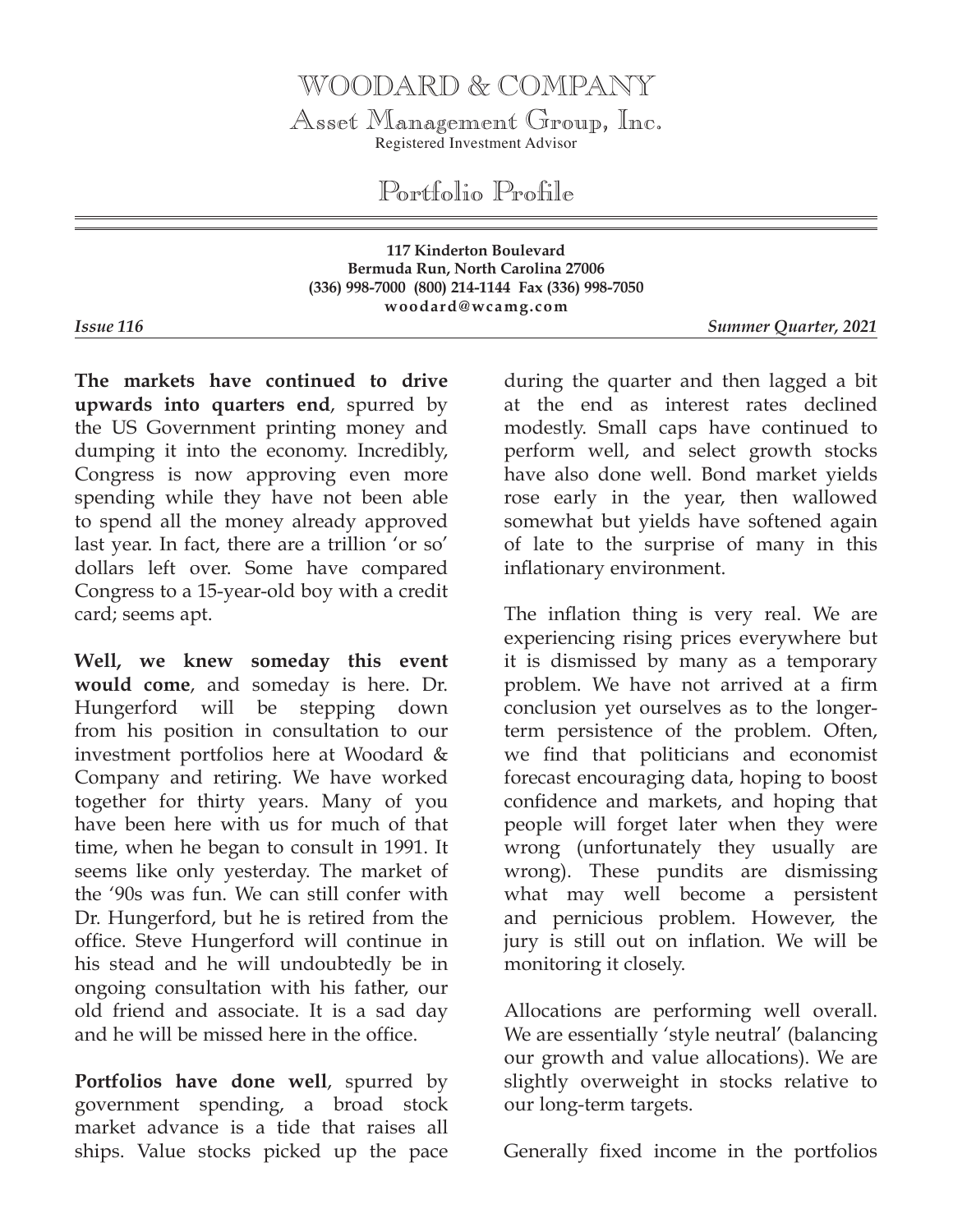has relatively short to intermediate maturities. We recently shortened them even more when bond yields dropped and bond valuations increased. We are anticipating rising interest rates at some point in the not-too-distant future.

We had taken a couple of positions in gold and foreign bonds to address inflation and what we expected would be a weakening dollar for many accounts. As you are no doubt aware, the U.S. Government is wildly printing money. Normally, that activity makes each dollar worth less and the practice is typically inflationary. However, the fact that Germany, France, and Switzerland have almost no yield or they have negative yields has resulted in foreign dollars flooding into our U.S. Government bonds to get a better return. The subsequent effect of these inflows is keeping yields low and strengthening the dollar. When the tide finally turns on that activity, it could be quite dramatic and sweeping in scope. We sold the foreign bond position recently at about breakeven, but we will continue to hold the small gold position for the time being.

We expect there will continue to be stock market corrections here and there (the Dow dropped 4% in mid-June before rallying back). Typically, the markets rally into the quarter's end at the July 4<sup>th</sup> weekend, then there is often a selloff after that as the Wall Street barons head to the Hamptons. Then markets often 'wallow' much of the summer on low volume. As we get later in the quarter, especially into the fourth quarter of the year, we feel the stock market could continue a nice upward trend into year end.

We feel that many commodities will resume the upward trends that we have

witnessed so far this year but abated to some extent in June, especially agricultural and building products. Oil has increased sharply but there are different factors driving it. We hope you have a good summer holiday even with elevated gas prices.

**Market Review and Forecast.** It was another great three months. The S&P 500 finished June with a 5-day winning streak to rack up an all-time high. It posted a solid 8.2% gain for last quarter. The smallcap Russell 2000 trailed, rising 4.3% for the last three months.



So far this year the S&P 500 has jumped 14.4% while the small-cap Russell 2000, after a stellar 12% return the first quarter, is up 17.5% this year. International stocks have risen 8.8% for the year after a 5.2% quarterly gain.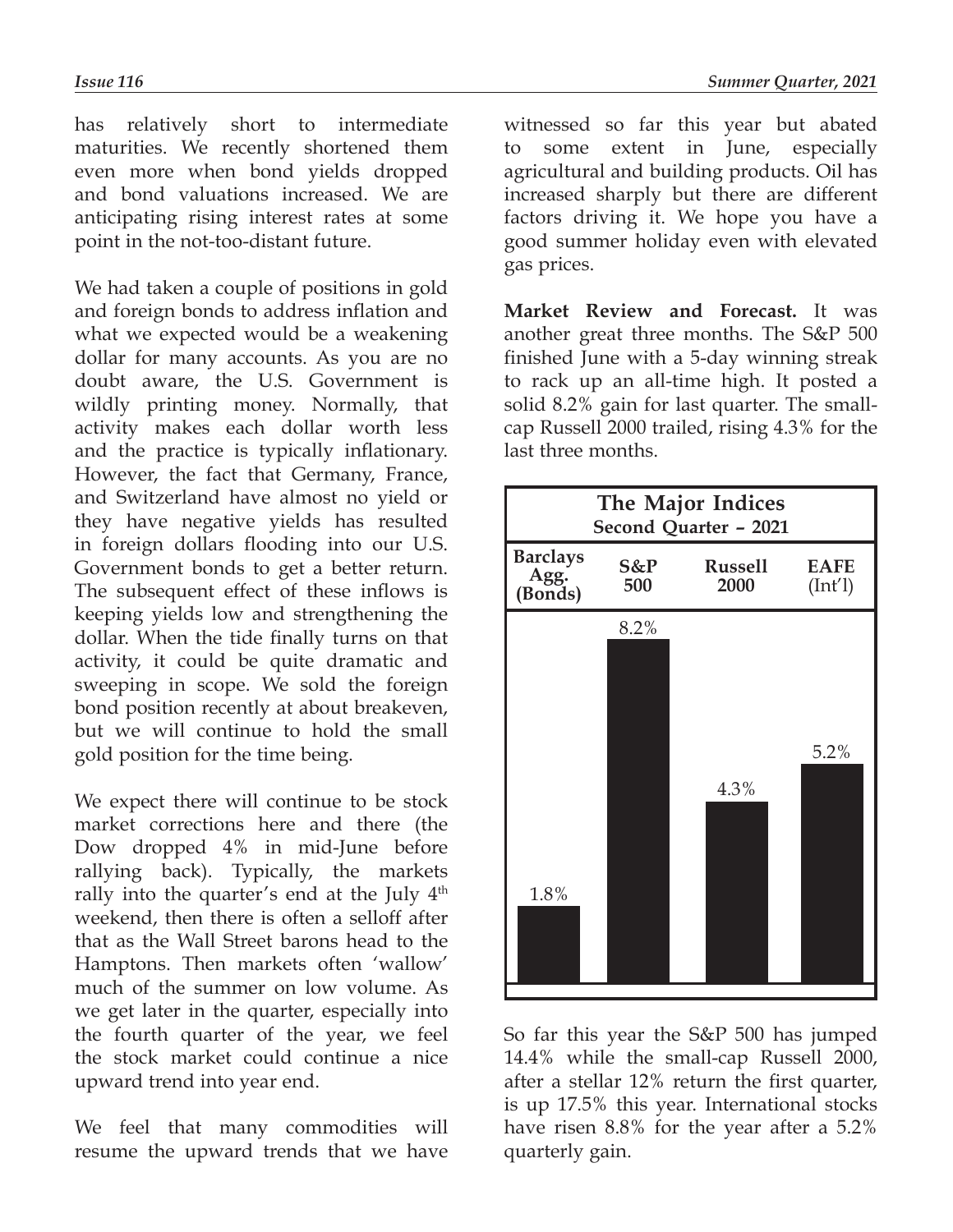It's no wonder that markets move higher as Uncle Sam keeps the printing presses primed as new money floods into the economy. It is now estimated that onethird of all money in circulation has been created since March 2020! As a result, American families are reporting record high savings rates.

The Fed continues to buy \$120 billion a month of mortgages and treasuries, creating almost a trillion dollars annually. These purchases keep bond rates low and credit cheap. The 10-year U.S. Treasury finished the quarter at 1.47%, well below the inflation rate. One estimate is that the "break-even" rate is now 2.32% (the 10 year rate that would equal the projected inflation rate).

Apparently President Biden's \$1.2 trillion infrastructure bill has enough bi-partisan support that 11 Republican Senators are willing to vote for it so that a probable filibuster can be overridden (10 are needed if all Democrats support the bill).

However, House Speaker Nancy Pelosi has threatened that she won't let the infrastructure spending pass the House unless a massive "soft or human infrastructure" bill also passes the Senate. That passage, without any Republican support, is only possible using the rare reconciliation process that requires only a majority vote. (Vice President Kamala Harris would have to break a 50-50 tie vote.) Given this threat, the odds are diminished that an infrastructure deal actually gets passed.

Senator Bernie Sanders has proposed a so-called "human infrastructure" spending bill that would cost \$6 trillion. It would lower the Medicare age to 60,

make community college attendance free, provide no-cost day care for all three-tofive year-olds, add hearing and dental coverage to all health care plans, and of course, spend trillions on the "green new deal." It has no chance of passing as is, given that at least two moderate Democratic Senators claim they won't vote for any bill that spends more than \$2 trillion at the very most.

Of course, any bill will increase our huge deficit. The Democrats hope to partially offset some of that deficit by increasing taxes on the those making over \$400,000 and by hiking the corporate tax rate from 21% to 28%. President Biden has also proposed raising the top capital gain tax rate to a whopping 39.6%.

Given low interest rates and the massive money creation, money is pouring into the stock market. It was reported July 1 that \$189 billion was added to stock mutual funds. The stock market is benefitting from a surge of interest from younger investors. Fidelity recently announced that it had added 1.6 million new accounts from investors 35 and younger during the first quarter of this year.

Child-credit payments from the U.S treasury will begin this month to potentially 36 million eligible families. For joint incomes of \$150,000 (\$75,000 for singles) or less, checks of \$300 a month will be sent out until the end of 2021 for each child younger than 6 and \$250 a month for all kids 6 to 17.

The total credit for the entire year is \$3,600 for children 5 and younger and \$3,000 for ages 6 to 17. Therefore, half of it is being distributed while the other half can be claimed on 2021 tax